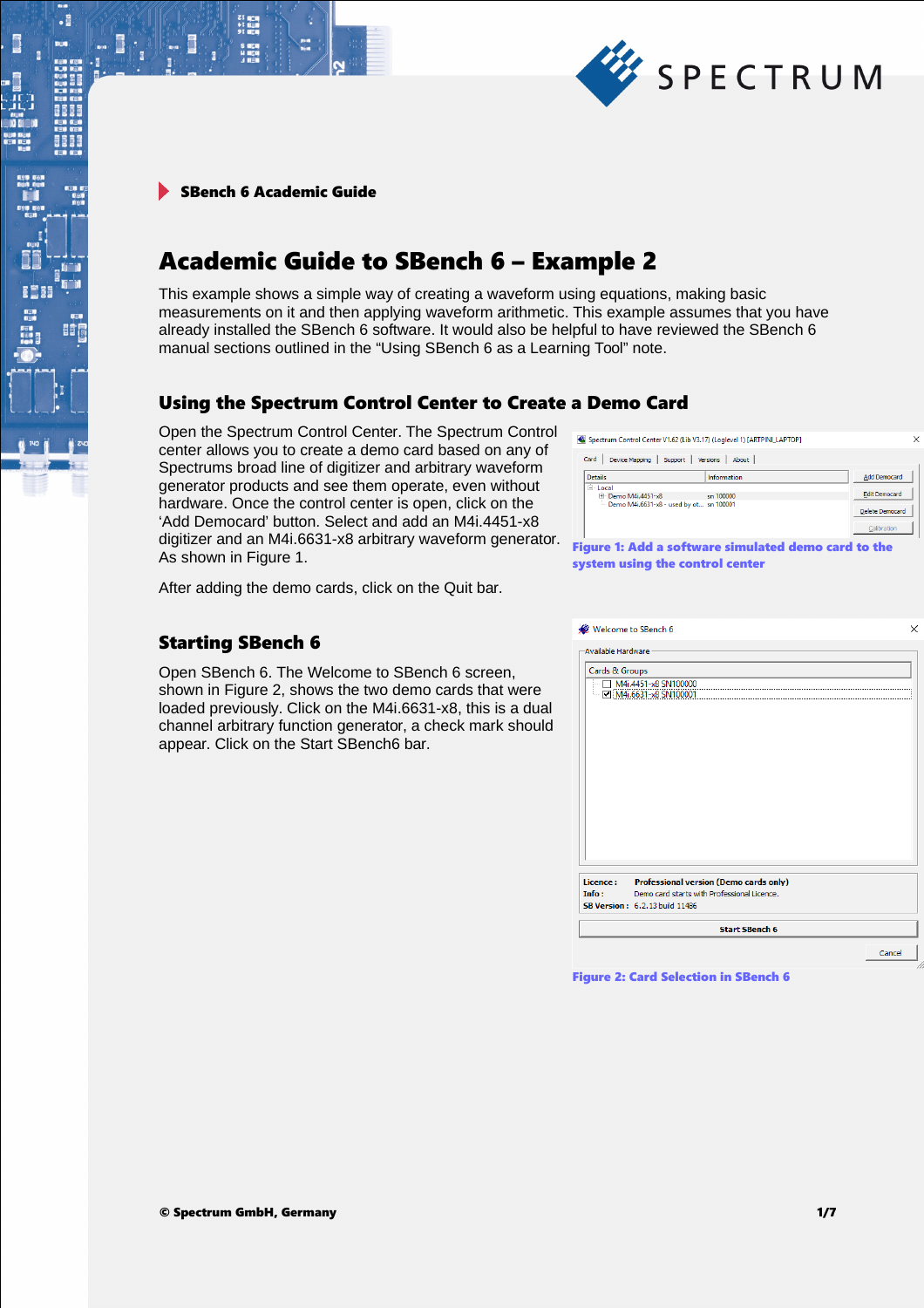

 $\begin{array}{l} 21 \ \ 0000 \\ +1 \ \ 0000 \\ 91 \ \ 0000 \\ \end{array}$ 

s<br>Mata

16. O

 $\cdot$ 

634

an da um da ser e est<br>tua da um da um da<br>tua da um da um da

j

ii<br>G

瞳

SBench 6 will open as shown in Figure 3:



Figure 3: SBench 6 open screen

### Creating a Waveform using equations with the Function Generator

Find the Function Generator icon on the Main Toolbar as shown in Figure 4. Click on the Function Generator icon, a pop up Function Generator window will appear.



Enter the equation into the Function box in the pop up:

Sin ((x-8192)/100)/(x-8192)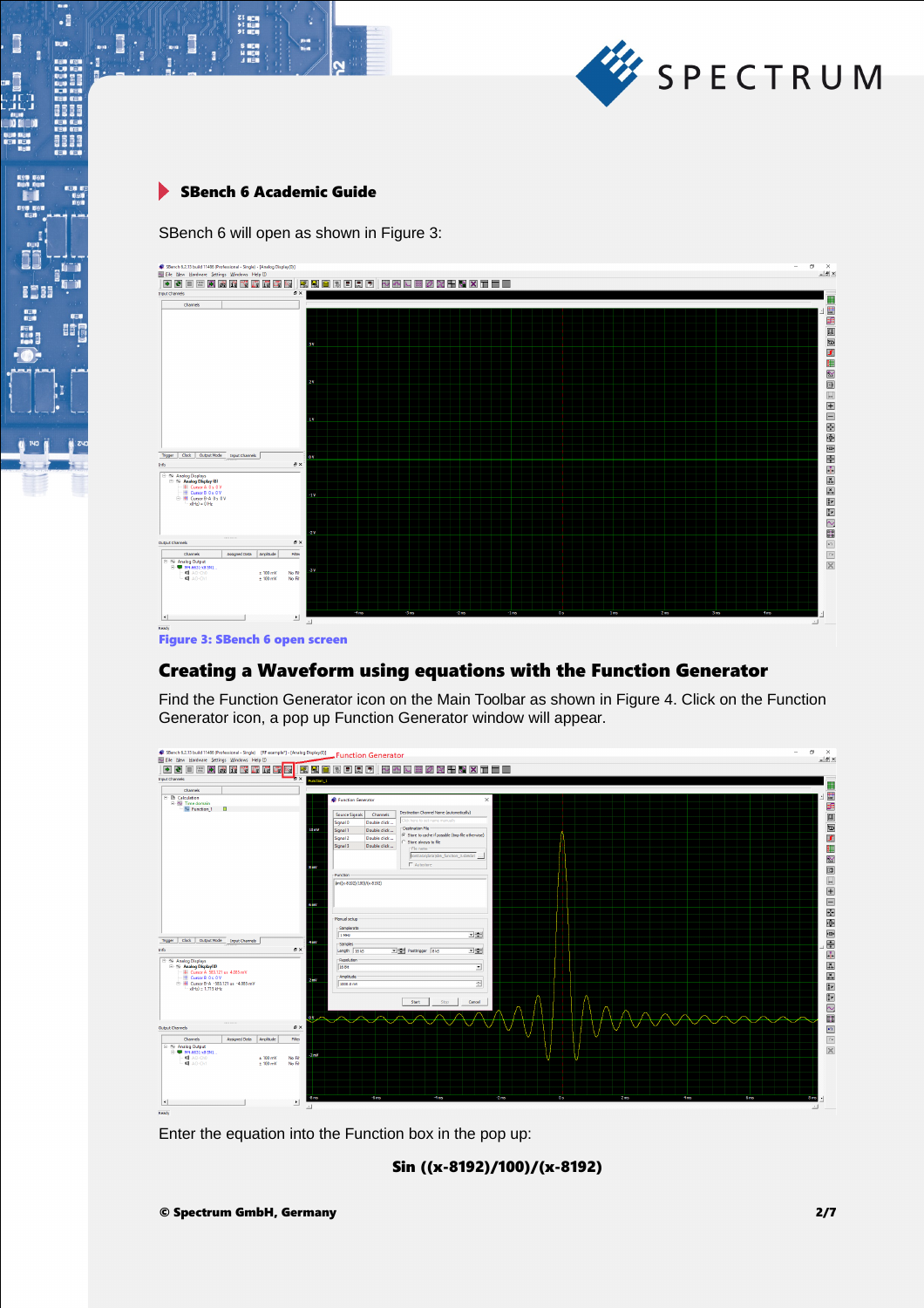

21 年11<br>11 年11<br>91 年11

 $\cdot$ 

間

Note that the memory size (16 kS), amplitude range (1000mV) and sampling clock (1 MHz) can be set in this window. We are using the default settings. If you change them make sure that the settings are consistent with the equation that is entered.

After entering the equation click on the Start button, the waveform should appear in an analog display window and the Function waveform will be listed in the Input Channels tab in the Hardware and Channels pane on the top left. Right clicking on the waveform name produces a pop up with a range of operations that can be applied to the signal. We will return to this feature later.

This waveform will be the modulation signal for a double sideband suppressed carrier signal we will generate.

Click on the Function generator icon again. Enter the following equation:

#### Sin (2\*pi\*x/100)

This will create a sinewave carrier waveform with a period of 100 sample clocks or 100µs (10 kHz frequency). This waveform will appear overlaid on the SINC function we created earlier as shown in Figure 5.



Figure 5: Two freshly generated waveforms overlayed in the display of SBench 6

## Using Display Grids

Right click on the new waveform name in the Input Channels tab of the Hardware and Channel pane. Click on the selection "Remove from displays", as shown in Figure 6. The carrier waveform will disappear from the analog display grid.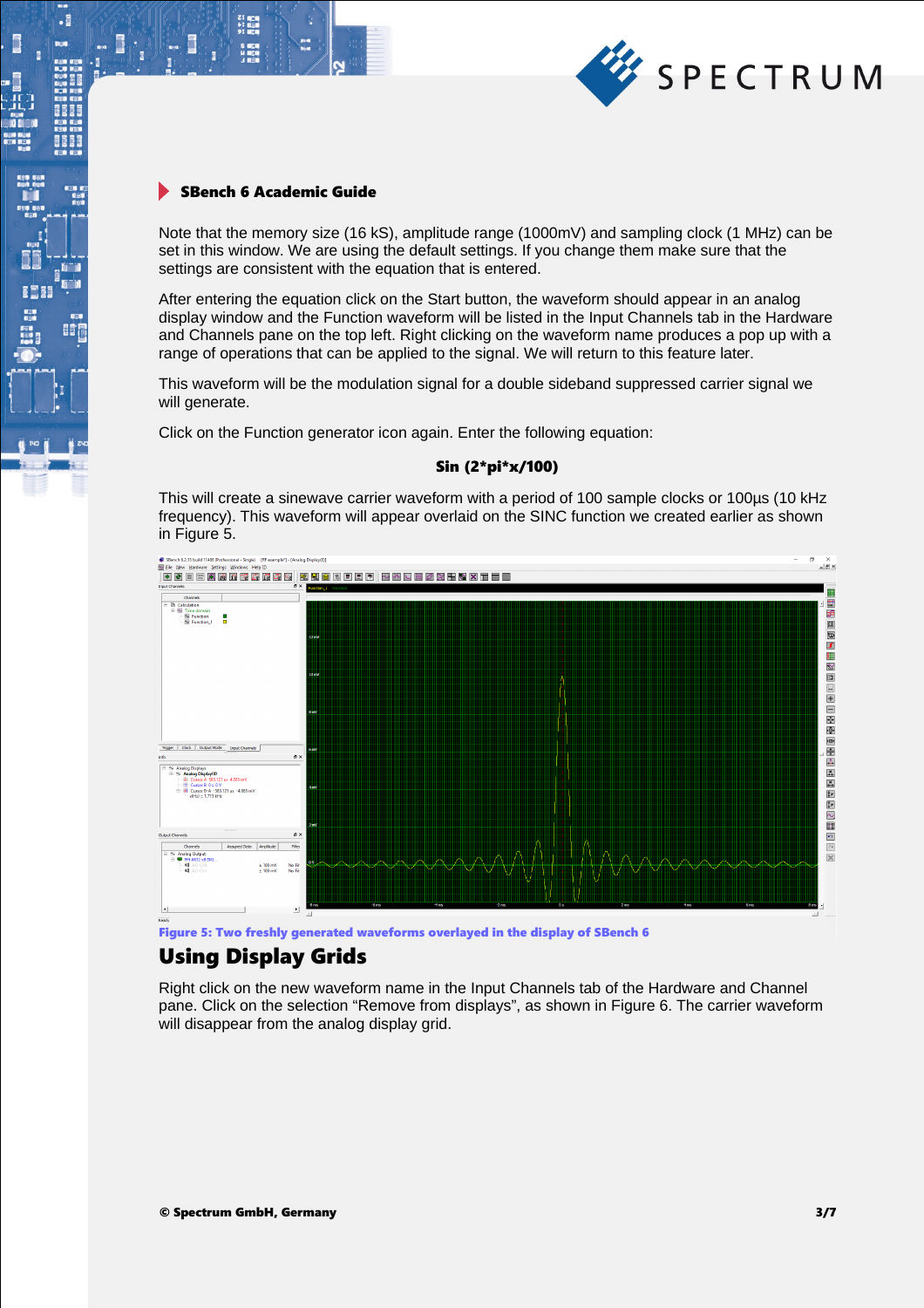

 $\begin{array}{l} 21 \ \ 0000 \\ +1 \ \ 0000 \\ 91 \ \ 0000 \\ \end{array}$ 

 $\cdot$ 

**BEEF** 

**II** 



Figure 6: Remove waveform from display (left) and open a new analog display grid (top)

Right click on the same waveform a second time. Select "Settings", a pop up will appear showing the waveform settings. This pop up allows you to customize the waveform by changing its name, color, and scaling. It also allows changing the units so if the signal were from a sensor you could rescale the data to read in vertical units appropriate for the measured quantity. Change the Name of the waveform to "Carrier". Similarly, change the name of the first waveform to "Modulation".

Note the highlighted icon on the Main Toolbar. This is the Analog Display icon, clicking on this icon will bring up another analog grid. Place you mouse cursor over the icon, a Tooltip will appear labelling the icon. Move the mouse cursor over the other icons and note their functions.

Click on the Analog Display icon another grid will appear over the existing one. Right click on the black bar under the Analog Display (1) title. Select "Add Channels", on the resulting popup select "Carrier". The carrier waveform will fill the grid.

Move your mouse cursor over the main toolbar and find the Tile Displays icon. Click on that icon and the two analog displays will appear side by side. Investigate the other display controls in the main toolbar.

## Using Signal Calculations to Create a Modulated Waveform

Right click on the Carrier waveform name in the Input Channels tab. Select Calculation, then Signal Calculations, and finally Analog Calculation. This sequence is shown in Figure 7 along with the resulting Calculation setup window.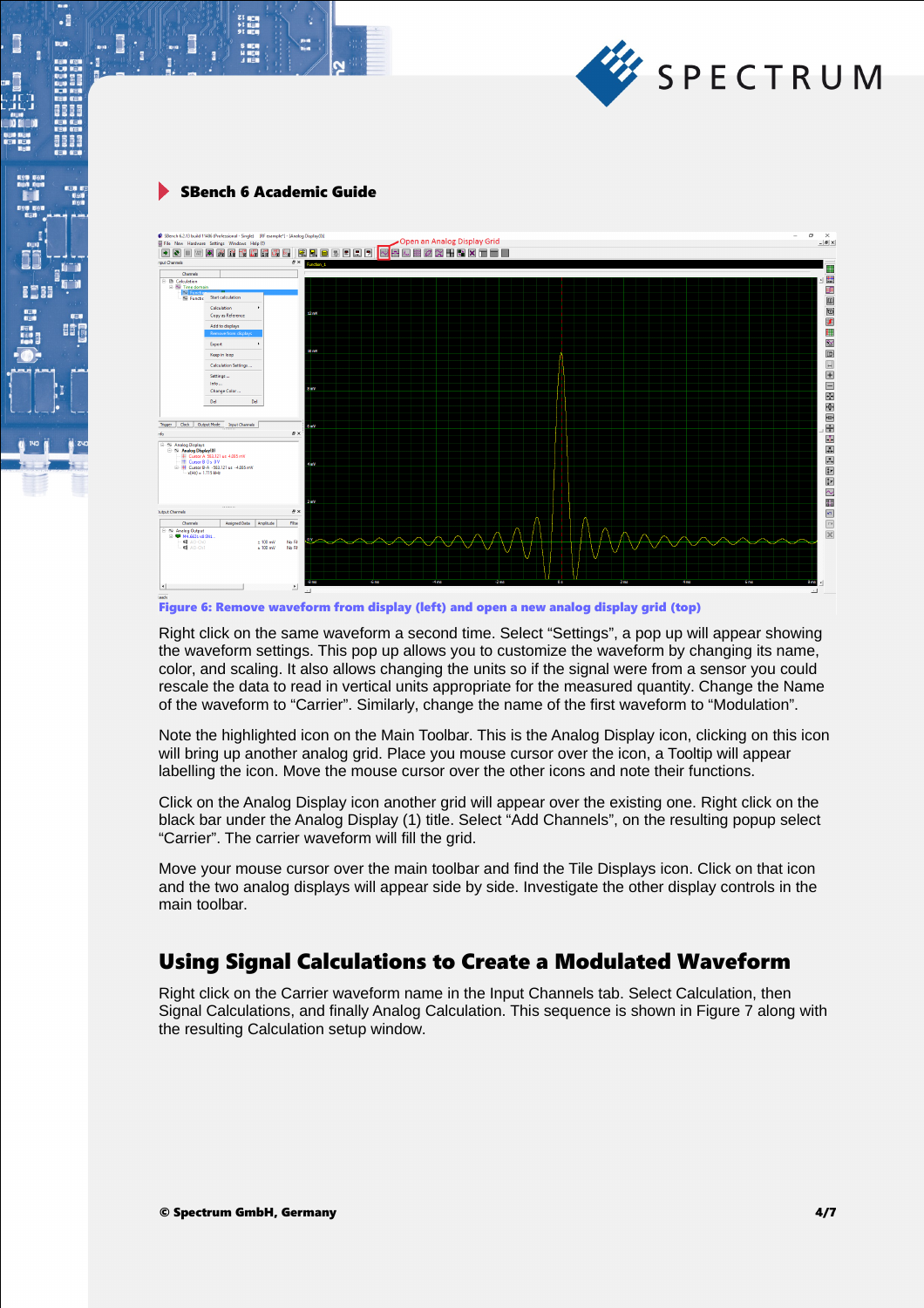

21 mg<br>サービス<br>91 mg

 $\cdot$ 

| File New Hardware Settings Windows Help (?)                 | SBench 6.2.13 build 11486 (Professional - Single) [RF example"] |                                                     |                               |                                  |                                                   | O<br>×                                       |  |
|-------------------------------------------------------------|-----------------------------------------------------------------|-----------------------------------------------------|-------------------------------|----------------------------------|---------------------------------------------------|----------------------------------------------|--|
| $\rightarrow$                                               | 日間風暴雨間間開発                                                       | Б.,                                                 | 南南南南南南                        | <b>NADEZRHVXTED</b>              |                                                   |                                              |  |
| nout Channels                                               |                                                                 | $\theta$ x<br>Analog Display(0)                     |                               |                                  | - 0 x Analog Display(1)                           | $  0 $ ×                                     |  |
| Channels                                                    |                                                                 | <b>Induktion</b>                                    |                               |                                  |                                                   |                                              |  |
| F B Calculation                                             |                                                                 |                                                     |                               |                                  |                                                   | 體                                            |  |
| <b>E-Av Time domain</b><br><b>N</b> Carrie                  |                                                                 |                                                     |                               |                                  |                                                   | <b>ISB</b><br>$\hat{\phantom{a}}$            |  |
| N MLL Car                                                   | <b>Start calculation</b>                                        |                                                     |                               |                                  |                                                   | $\boxed{\underline{\underline{\mathbb{Q}}}}$ |  |
| Modula <sub>1</sub>                                         | Calculation                                                     | <b>Simple Measurements</b>                          |                               |                                  |                                                   |                                              |  |
|                                                             | Copy as Reference                                               | <b>Cycle Based Measurements</b>                     |                               |                                  | 800 mV                                            | $\blacksquare$                               |  |
|                                                             | Add to displays                                                 | <b>Enhanced Measurements</b>                        |                               |                                  |                                                   | $\mathbf{r}$                                 |  |
|                                                             | <b>Remove from displays</b>                                     | <b>Signal Calculations</b>                          | <b>Analog Calculation</b>     | Calculation                      | $\times$                                          |                                              |  |
|                                                             | Export<br>٠                                                     | <b>Signal Conversion</b><br><b>Signal Averaging</b> | <b>Digital Calculation</b>    |                                  | Destination Channel Name (automatically)          | E E                                          |  |
|                                                             |                                                                 | Dynamic parameters                                  | <b>FFT</b><br>Histogram       | Source Signals<br>Channels       | Click here to set name manually                   | 画                                            |  |
|                                                             | Keep in loop                                                    |                                                     | <b>FIR Filter</b>             | <b>D</b> Carrier<br>Signal 0     | Destination File                                  |                                              |  |
|                                                             | Calculation Settings                                            |                                                     | Copy as Reference             | Signal 1<br><b>D</b> Modulation  | C Store to cache if possible (tmp file otherwise) | $\left\vert _{+}\right\rangle$               |  |
|                                                             | Settings                                                        |                                                     | <b>Function Generator</b>     |                                  | C Store always to file                            | $\mathbf{E}$                                 |  |
|                                                             | Info                                                            |                                                     | Concatenate analog signals    |                                  | -File name                                        | lē<br><b>Show Full Signa</b>                 |  |
|                                                             | Change Color                                                    | 8 <sub>m</sub>                                      | Concatenate digital signals   |                                  | onData\data\sb6_calculate_6.sb6dat                | E                                            |  |
|                                                             | Del<br>Del                                                      |                                                     |                               |                                  | E Autostore                                       |                                              |  |
|                                                             |                                                                 |                                                     |                               | Operation                        |                                                   | 国国国王                                         |  |
|                                                             |                                                                 |                                                     |                               |                                  | MJLTI [Signal 0] * [Signal 1]<br>ᅬ                |                                              |  |
| Clock   Output Mode<br>Trigger                              | <b>Input Channels</b>                                           | 5 mW                                                |                               | Calculation Area<br><br>Complete |                                                   |                                              |  |
| nfo                                                         |                                                                 | $B \times$                                          |                               | Source Display                   | ≖                                                 | II.                                          |  |
| Analog Displays                                             |                                                                 |                                                     |                               |                                  | z.                                                |                                              |  |
| E N Analog Display(0)                                       |                                                                 |                                                     |                               |                                  |                                                   | $\boxed{\mathbf{x}}$                         |  |
| - III Cursor A 583,121 us 4,085 mV<br>- El Cursor B 0 s 0 V |                                                                 |                                                     |                               | Keep calculation in the loon     | E add to dealers                                  |                                              |  |
| $x(Hz) = 1.715$ kHz                                         | Fill III. Cursor R.A. (583-121 us. (4.085 mV)                   | 4mV                                                 |                               |                                  | Start<br>Stop<br>Cancel                           | 四四四                                          |  |
| E N Analog Display (1)                                      |                                                                 |                                                     |                               |                                  |                                                   |                                              |  |
| E Cursor A 0 s 0 V<br>E Cursor B 0 s 0 V                    |                                                                 |                                                     |                               |                                  | $-400$ mV                                         |                                              |  |
| E # Cursor B-A 0 s 0 V                                      |                                                                 |                                                     |                               |                                  |                                                   | $\sim$                                       |  |
| $x(Hz) = 0 Hz$                                              |                                                                 | 2 <sub>m</sub>                                      |                               |                                  |                                                   | 闘                                            |  |
| <b>Jutput Channels</b>                                      |                                                                 | <b>B</b> X                                          |                               |                                  | +600 m/s                                          | $\boxed{5}$                                  |  |
| Channels                                                    | Assigned Data<br>Amplitude                                      | Filter                                              |                               |                                  |                                                   | $\boxed{\circ}$                              |  |
| Analog Output                                               |                                                                 |                                                     |                               |                                  |                                                   |                                              |  |
| E- 6 M4.6631-x8 SN1.<br><b>42</b> AO-ChD                    |                                                                 | $± 100$ mV<br>No Fit                                |                               | AAAAAAA                          |                                                   | $\overline{\mathbb{X}}$                      |  |
| <b>all</b> AO-Chi                                           |                                                                 | $± 100$ mV<br>No Fit                                |                               |                                  | -800 m/                                           |                                              |  |
|                                                             |                                                                 |                                                     |                               |                                  |                                                   |                                              |  |
|                                                             |                                                                 |                                                     |                               |                                  |                                                   |                                              |  |
|                                                             |                                                                 |                                                     |                               |                                  |                                                   |                                              |  |
|                                                             |                                                                 |                                                     | -6 mit<br>$-4$ ms.<br>$-2$ ms | 6 ms<br>`Os<br>2 ms<br>4ms       | -6 mm<br><b>24 mm</b><br>$-2$ ms<br>8n            | 08<br>2 ms<br><b>And</b><br>6ms<br>$8m +$    |  |
| $\left  \cdot \right $                                      |                                                                 | $\cdot$<br>$\sim$ 1                                 |                               |                                  | $\mathbf{L}$<br>$\mathcal{L}$                     | $\geq$ .                                     |  |

Figure 7: using a analog calculation to perform modulation on two generated waveforms

In the Calculation window set the operation to "Multi (Signal 0)\* Signal (1)". Double click on the Signal 1 box and select Modulation as the signal source. Uncheck the Add to Display box. Finally click on OK.

Create a new Analog Display grid and add the signal "Mul\_Carrier\_Modulation" to the new grid. You may have to click on the "Show Full Signal" icon located on the Display toolbar on the right side of the display as indicated in Figure 7. Click on the Tile Grids icon to arrange the grids.

## Performing an FFT on the Modulated Carrier

Right click on the "Mul\_Carrier\_Modulation" signal name, select Calculation, Signal Calculation, and then FFT. When the FFT setting window appears click on OK, the FFT of the modulated carrier will be added to the displays. Use the Show Full Display tools to optimize the FFT display.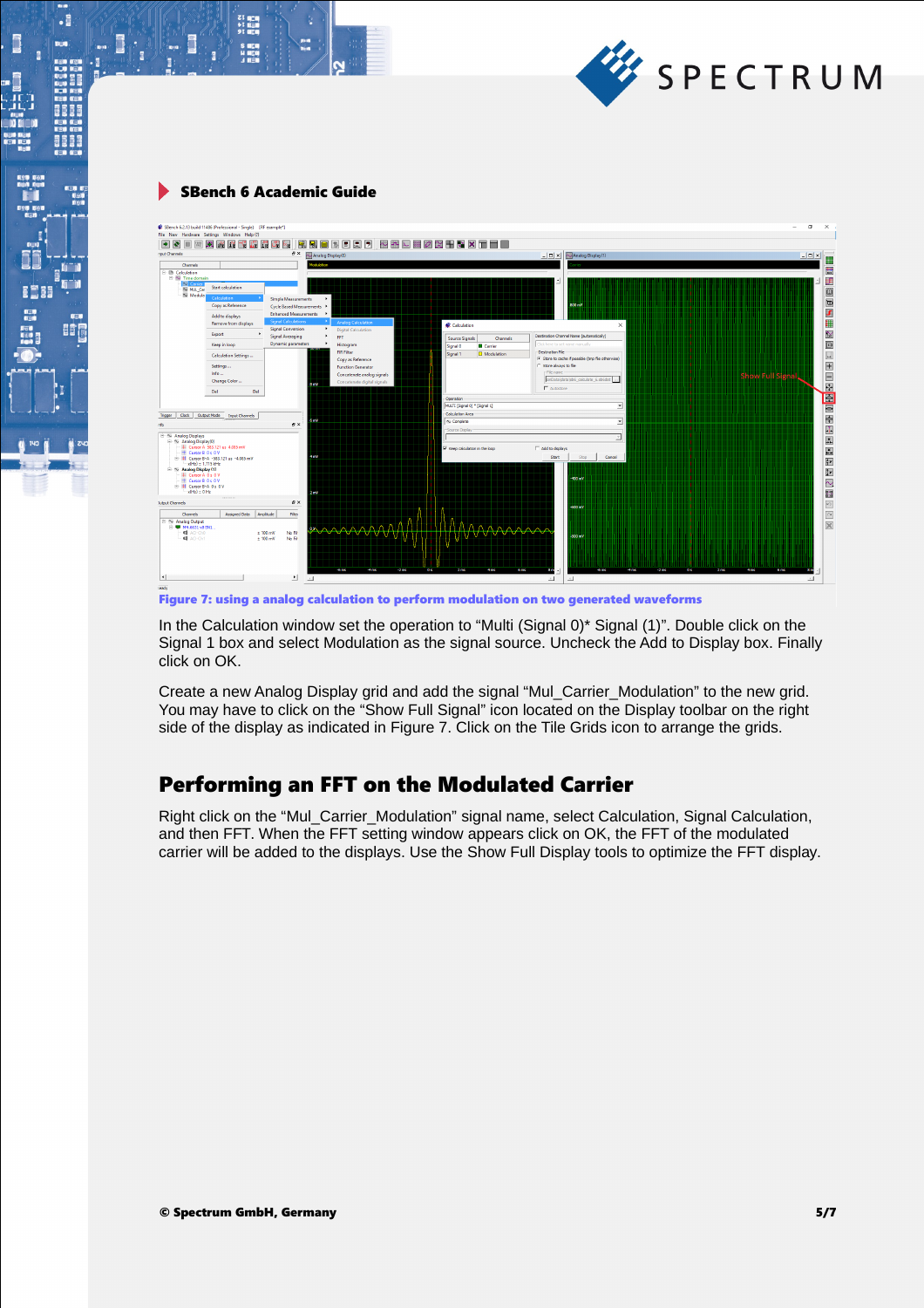

 $\begin{array}{l} 21 \ \ 0000 \\ +1 \ \ 0000 \\ 91 \ \ 0000 \\ \end{array}$ 

 $\cdot$ 

8661

瞪



Figure 8: define the visible aea of the FFT display

The FFT can be expanded horizontally by zooming but if we want to expand the lower frequency range it is easier to right click on the horizontal axis of the FFT display near the bottom border of the grid. A popup box will allow the left and right border limits to be changed as shown in Figure 8. Set the horizontal scale to show from 0 Hz to 20 kHz.

### Measuring the Waveforms

The center frequency of the FFT is 10 kHz. This is related to the carrier frequency. Measure the carrier frequency by right clicking on the Carrier signal in the Input Channels tab, selecting sequentially: Calculation, Cycle Based Measurements, Frequency then click on OK in the Frequency setup pop up. The frequency readout will appear in the Info pane. Verify that the carrier frequency is 10 kHz.

The FFT spectrum of the modulated carrier has a rectangular shape that represents the upper and lower sidebands of the modulation about the carrier. The bandwidth of either of the sidebands is inversely proportional to the period of the SINC function. Use the cursors to measure the bandwidth of the Spectrum. Divide this number by two and then take its reciprocal. Then use cursors on the modulation signal to measure the period of the SINC function. Using zoom to expand the signals and its FFT makes placement of the cursors more accurate. This is illustrated in Figure 9: